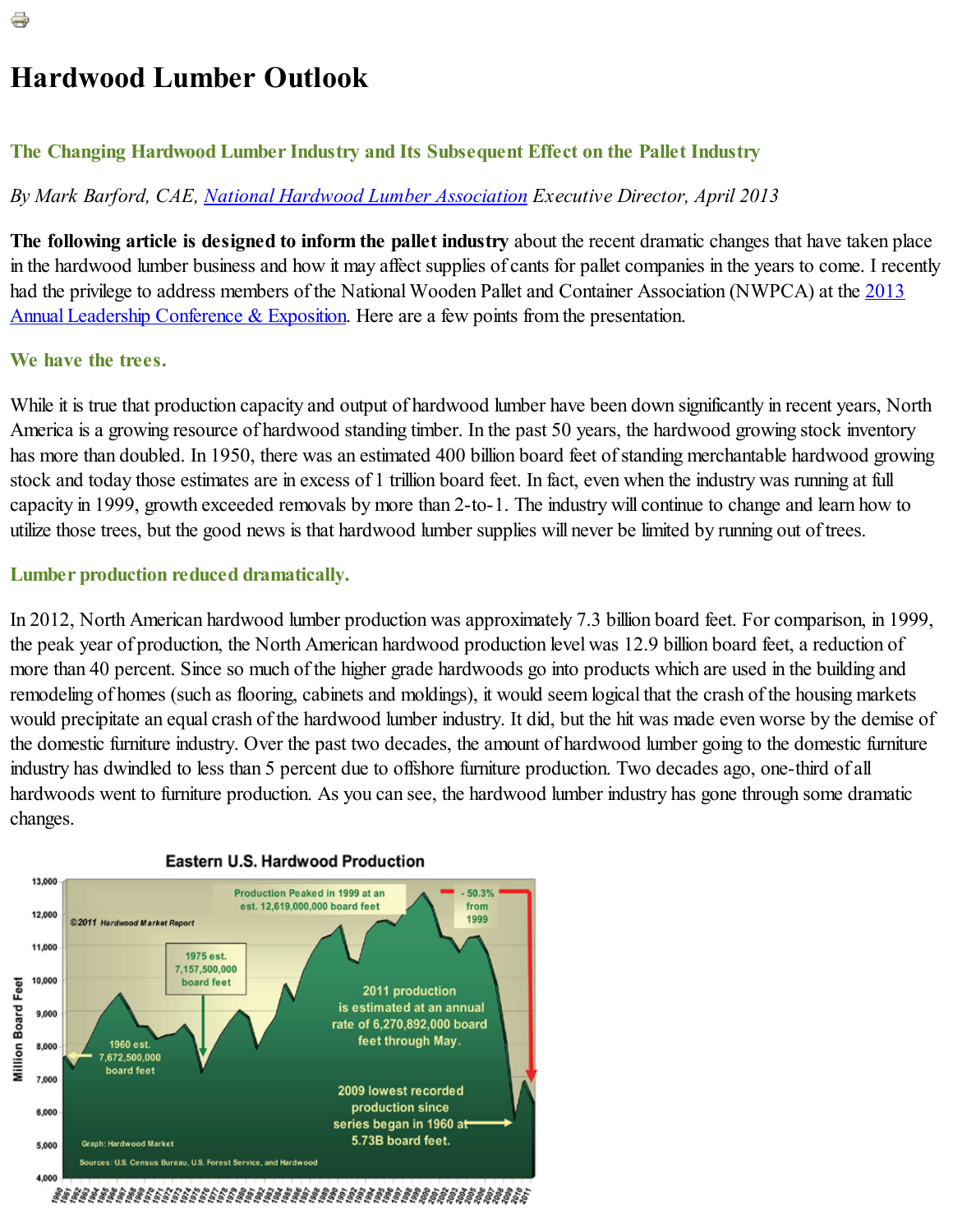## Pallets use less but a bigger shard of hardwood lumber production.

The pallet industry has, of course, also been affected by the recession of the past few years, and demand for hardwoods in the building and repair of pallets has dropped significantly. Where the pallet industry used approximately 4.5 billion feet in 1999, last year the consumption was measured at 3.2 billion board feet. Even with this drop, pallet stock now represents 44 percent of all hardwood lumber produced compared to 35 percent just 13 years ago. When combined with the other industrial uses of hardwoods such as "road mats" and railroad ties, a full 60 percent of hardwood lumber production is now going into industrial products. That trend will likely continue and bodes wellfor the future supply of wood available to the pallet industry as mills will lean their output for industrial purposes.



## Competition for low-grade hardwoods has and will intensify.

While changes in production will likely take place to meet the demand for more industrial products, competition for the lowvalue grades and sizes will continue. Recent tax law changes have incentivized the upgrading of railroad tracks, and tie consumption has actually increased by 260 million board feet over the past decade. And with new shale gas mines being drilled, the need for construction mats has also increased. Other uses for hardwood trees are also being found, such as the increased production of hardwood pellets for heating purposes.

## A new world market for hardwoods.

Exports of hardwoods have increased while domestic markets have shrunk. The amount of wood exported to China alone has more than tripled in just the past three years. Ten years ago very little lumber was sent to Vietnam and now the country imports 100 million board feet of North American hardwoods. When the domestic market returns, producers will have to determine how much of their production will stay here and how much will continue to be shipped overseas. While exports have historically been higher grade hardwoods, increased demand for lower grades is also developing among savvy users around the world.